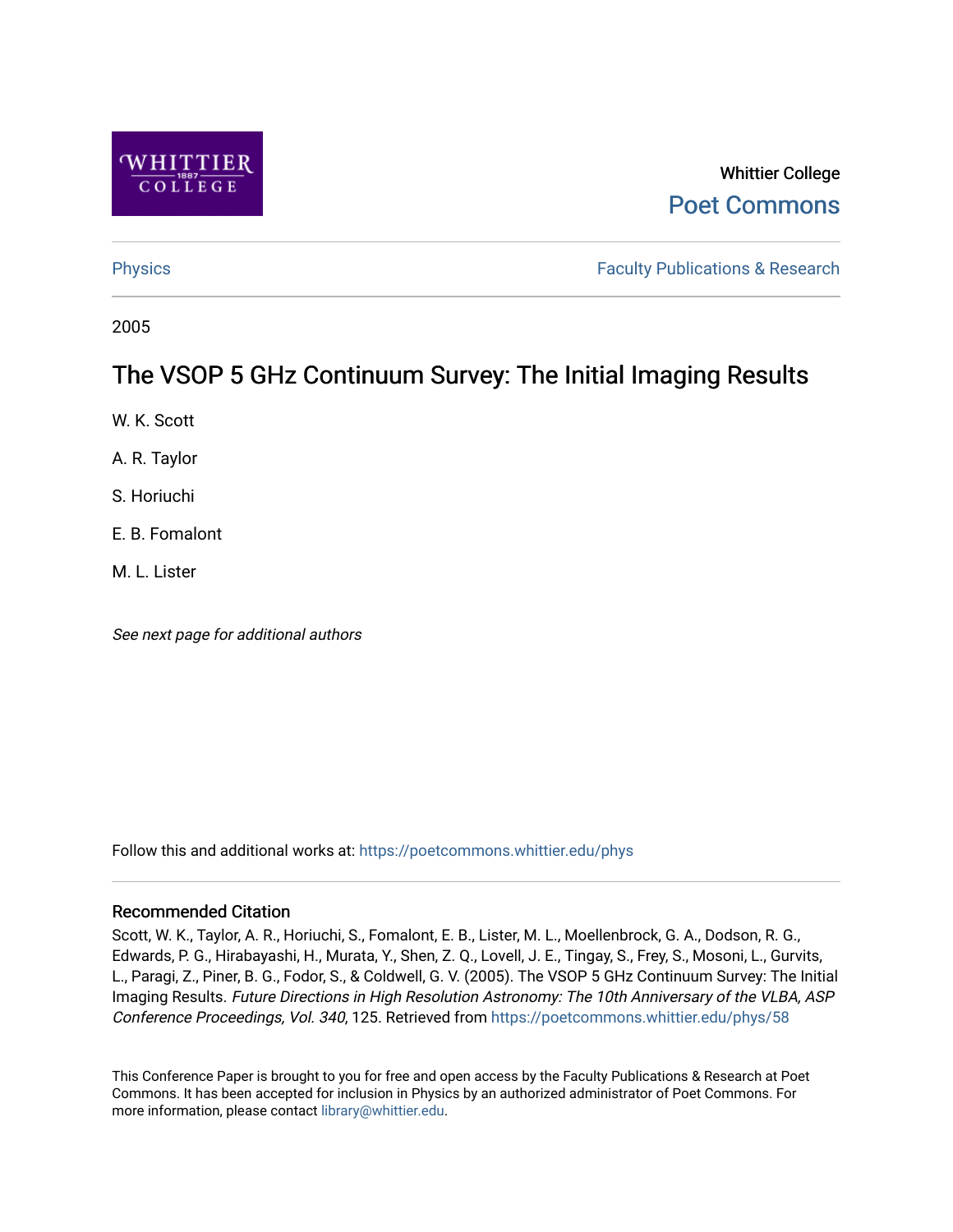# Authors

W. K. Scott, A. R. Taylor, S. Horiuchi, E. B. Fomalont, M. L. Lister, G. A. Moellenbrock, R. G. Dodson, P. G. Edwards, H. Hirabayashi, Y. Murata, Z. Q. Shen, J. E. Lovell, S. Tingay, S. Frey, L. Mosoni, L. Gurvits, Z. Paragi, B. G. Piner, S. Fodor, and G. V. Coldwell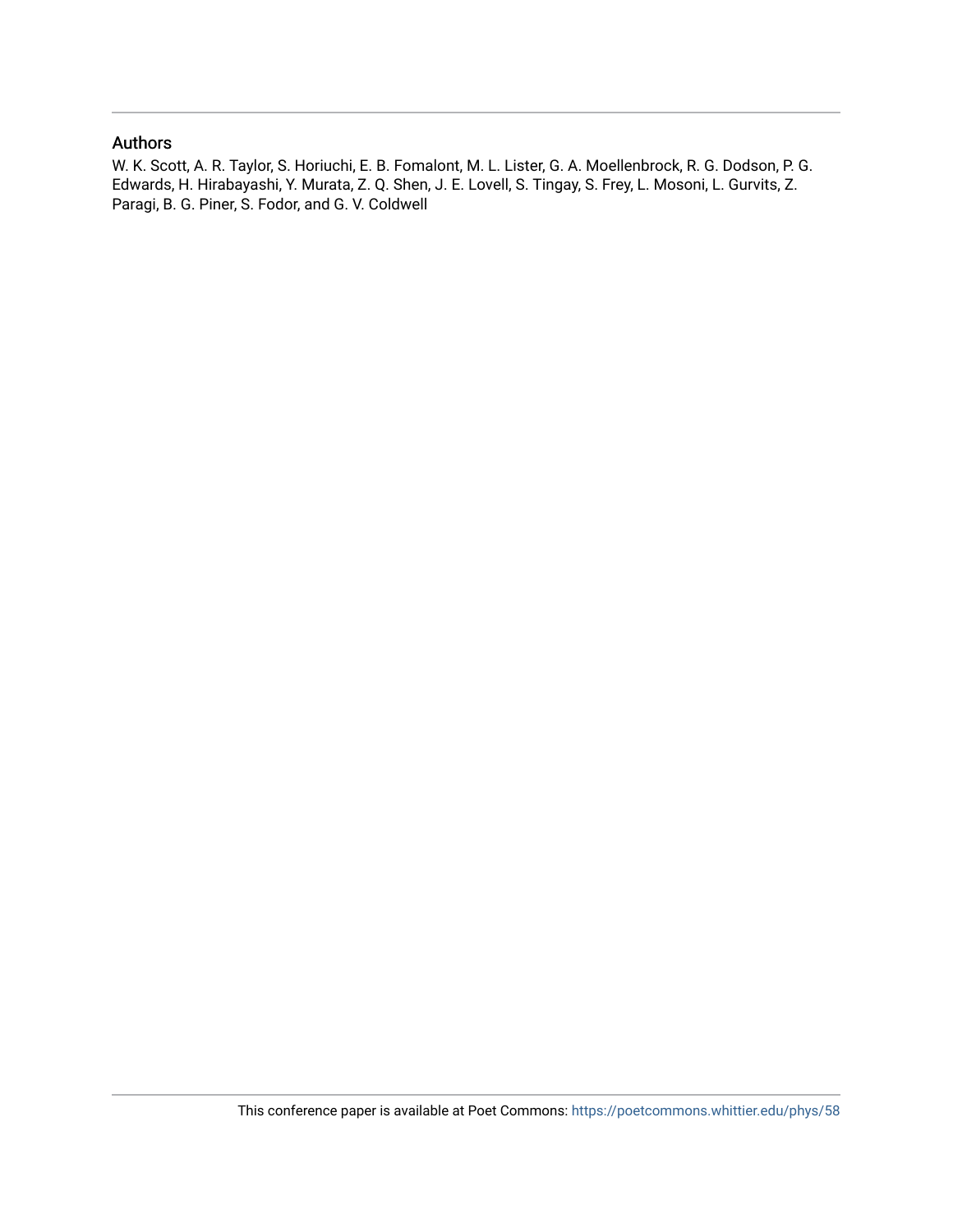## The VSOP 5 GHz Continuum Survey: The Initial Imaging Results

W. K. Scott and A. R. Taylor

Physics and Astronomy Department, University of Calgary, 2500 University Dr. NW, Calgary, Alberta T2N 1N4, Canada

S. Horiuchi

JPL, 4800 Oak Grove Drive, Pasadena, CA 91109, USA

E. B. Fomalont and M. L. Lister

NRAO, 520 Edgemont Road, Charlottesville, VA 22903, USA

G. A. Moellenbrock NRAO, P.O. Box 0, Socorro, NM 87801, USA

R. G. Dodson, P. G. Edwards, H. Hirabayashi, Y. Murata, and Z.-Q. Shen

ISAS, 3-1-1 Yoshinodai, Sagamihara, Kanagawa 229-8510, Japan

J. E. J. Lovell and S. Tingay

Australia Telescope National Facility, CSIRO, P. O. Box 76, Epping NSW 2122, Australia

S. Frey and L. Mosoni

FOMI Satellite Geodetic Observatory, P.O. Box 585, H-1592, Budapest, Hungary

L. Gurvits and Z. Paragi

JIVE, P.O. Box 2, 7990 AA, Dwingeloo, The Netherlands

G. Piner and S. Fodor

Physics Department, Whittier College, 13406 East Philadelphia, P.O. Box 634, Whittier, CA 90608-4413, USA

G. V. Coldwell

Grupo de Investigaciones en Astronomia Teórica y Experimental, Observatorio Astronómico, Universidad Nacional de Córdoba, Laprida 854, 5000, Córdoba, Argentina

Abstract. The VSOP mission is a Japanese-led project to image radio sources with sub-milliarcsec resolution using an orbiting 8 m telescope, HALCA,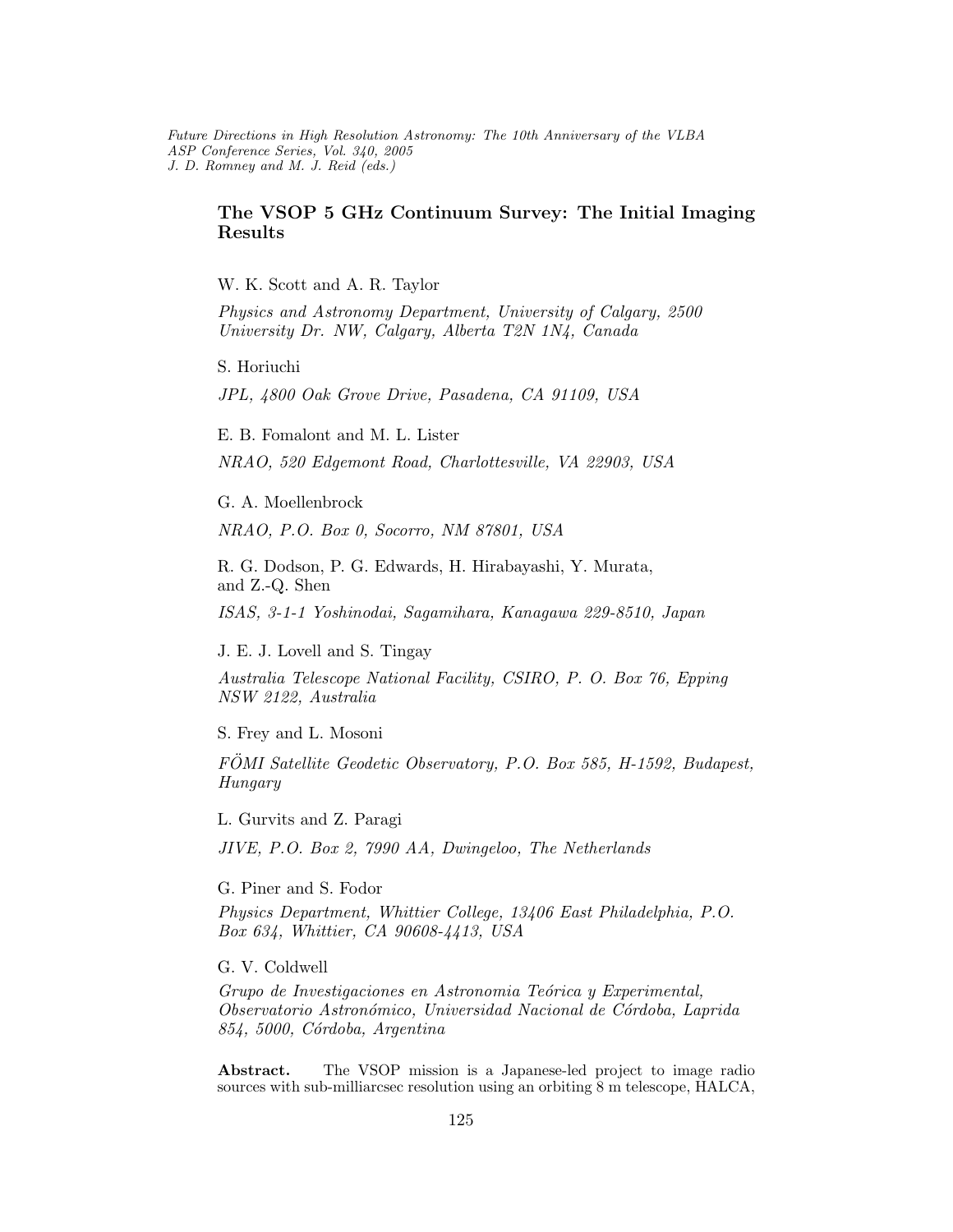along with global arrays of Earth-based telescopes. The orbit of HALCA generates VLBI baselines that are typically two to three times longer than can be obtained with solely ground-based VLBI (Hirabayashi et al. 1998). Approximately 25% of the observing time was devoted to a survey of the brightest, compact AGN at 5 GHz—the VSOP AGN Survey. From the Survey data we have generated high resolution images, and fit simple models to the primary radio components. From the model-fit parameters the core brightness temperature of the individual sources has been calculated. A significant fraction of the sources have core brightness temperatures in excess of  $10^{12}$  K in the source frame.

#### 1. The VSOP Survey

The general description of the VSOP AGN Survey is given by Hirabayashi et al. (2000). A typical observation of an individual source is about 3 to 4 hours in length, and uses approximately 3 ground radio telescopes (GRTs) in conjunction with HALCA. Survey data were obtained using ground telescopes having S2 or VSOP format recorders, or by extracting data from general observing time (GOT) observations, the latter primarily involving VLBA telescopes. Depending upon the recording format, the data were correlated at one of three correlation centers, Socorro (New Mexico), Mitaka (Japan), or Penticton (Canada).

### 2. The Initial Imaging Results

Data reduction of the first 102 sources from the Survey has now been completed. Two examples of Survey images are given in Figure 1. For each of these QSOs a greyscale image is presented, with the contours showing the resolution after the space-ground baselines have been subtracted from the data. In addition to the images, peak brightness temperatures for the cores of the individual sources have been determined. Histograms depicting the distribution of these brightness temperatures in the observer's and source frame are shown in Figure 2. As can be seen from the histogram, about 46% of the sources have core brightness temperatures in the source frame in excess of  $10^{12}$  K. This is the theoretical upper limit on the brightness temperature for sources radiating incoherent synchrotron radiation (Kellermann & Pauliny-Toth 1969). Above this limit inverse Compton scattering leads to rapid cooling of the electron-photon plasma. Hence, in the absence of a large x-ray flux, explaining the high brightness temperatures seen on the histograms requires other mechanisms, such as relativistic Doppler beaming.

#### References

Hirabayashi, H., et al. 1998, Science, 281, 1825 Hirabayashi, H., et al. 2000, PASJ, 52, 6, 997 Kellermann, K. I. & Pauliny-Toth, I. I. K. 1969 ApJ, 155, L71